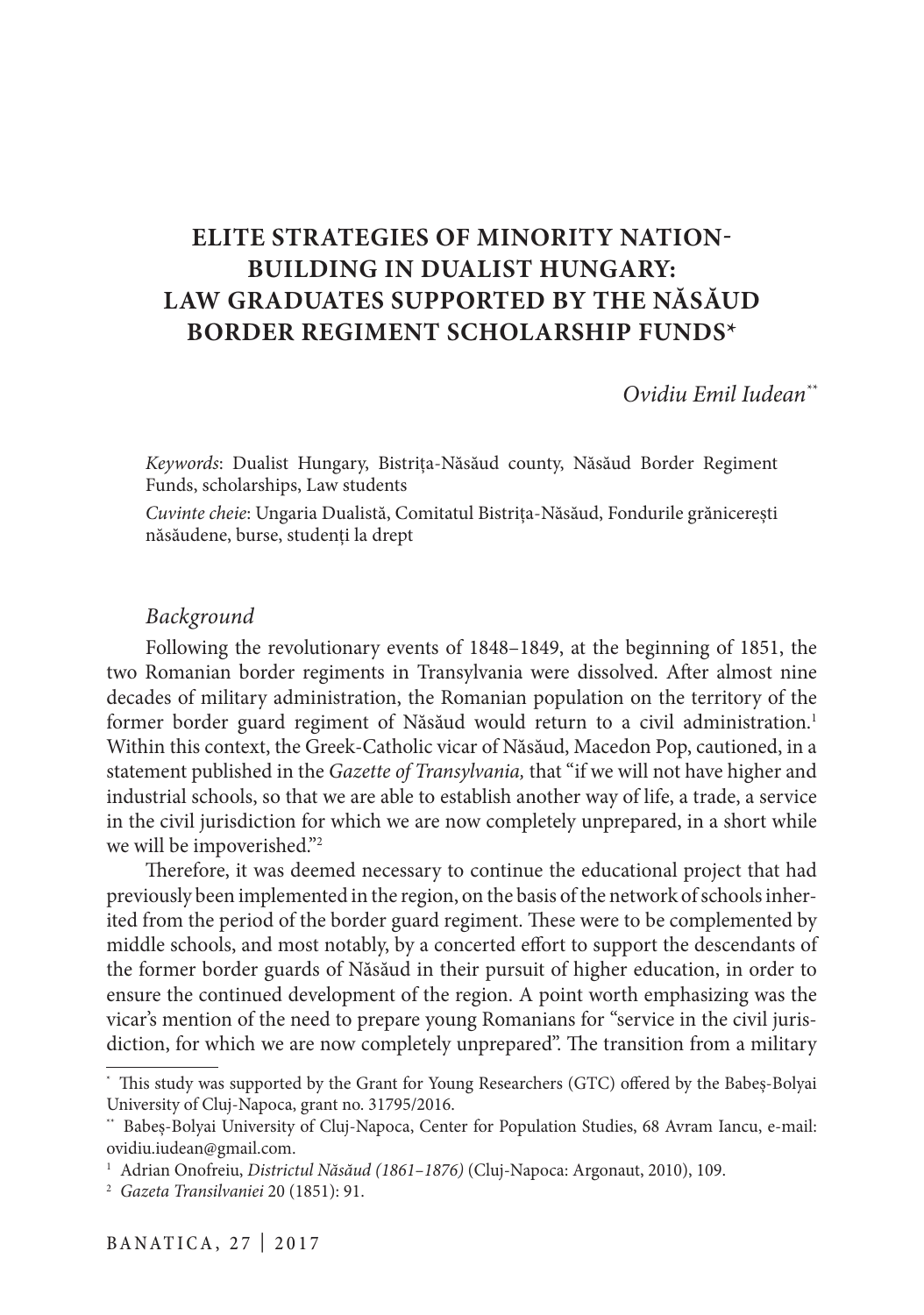to a civil administration had brought to light the deficiencies of the local Romanian elites, namely the shortage of individuals trained in law, who would have been capable of occupying positions in administration. Moreover, the political transformations of 1867 – that had marked new stage in the life of the Monarchy – also announced the beginning of a difficult period for the nationalities in Transleithania. Within this context, the strategy of Romanian nation-building in the Hungarian Kingdom prioritized the establishment and promotion of a national intelligentsia, and particularly of a coherent body of Romanian jurists and lawyers.<sup>3</sup>

The Romanian population from the former border guard regiment in Năsăud aligned itself to the elite's efforts of filling this professional gap, embracing the idea and pledging significant material resources for its accomplishment. The collective mentalities of the Năsăud region demonstrated an awareness of the fundamental role played by education in securing one's future and that of the nation: this region had the highest percentage of middle school graduates in Transylvania.<sup>4</sup> The Năsăud border regiment funds were the concrete result of this shared effort to increase the educational development of the region, as means of securing its social and economic prosperity.

The present study aims to analyse the collective elite strategies of national development of the Romanian population in Hungary during Dualism by means of a case study applied to the district of Năsăud. It focuses on the efforts to create a professional group trained in law and on its subsequent integration and employment in the various levels of civil and judicial administration, or as lawyers in private practices. The object of the study are the Romanian students who opted for a career in administration or law and who benefitted from scholarships awarded by the Border Regiment Funds from Năsăud.

## *Sources and methodology*

The study of elites in Transleithania has witnessed major changes in approaches in the past decade, the most notable of which has been the implementation of quantitative methods that have, for instance, allowed the prosopographic enquiry into the backgrounds of political and administrative elites.5 The systematization of biographical information for the members of these heterogenous groups by means of databases has enabled a longitudinal analysis of the structural evolution of various elite segments.

A second recent pathway in the study of elites in this region has reconsidered the various elite groups in modern Transylvania from a structural perspective, emphasizing the necessity of viewing them as collective actors. The use of new methods and the framework provided by state-of-the-art sociological theories have created the premises

<sup>3</sup> Cornel Sigmirean, *Istoria formării intelectualității românești din Transilvania și Banat în epoca modernă* (Cluj-Napoca: Presa Universitară Clujeană, 2000), 317.

<sup>4</sup> Claudia Septimia Sabău, *Și ne-au făcut din grăniceri, țărani*… (Cluj-Napoca: Mega, 2015), 73.

<sup>5</sup> Judit Pál, "The Representation of Transylvanian Towns in Parliament in the Period 1878–1910," *Transylvanian Review*, 4 (2013); Vlad Popovici, "The Electoral Process in the Banat (1861–1918). Statistics. Evolution. Prosopography," *Anuarul Institutului de Istorie George Barițiu din Cluj-Napoca* LIII (2014).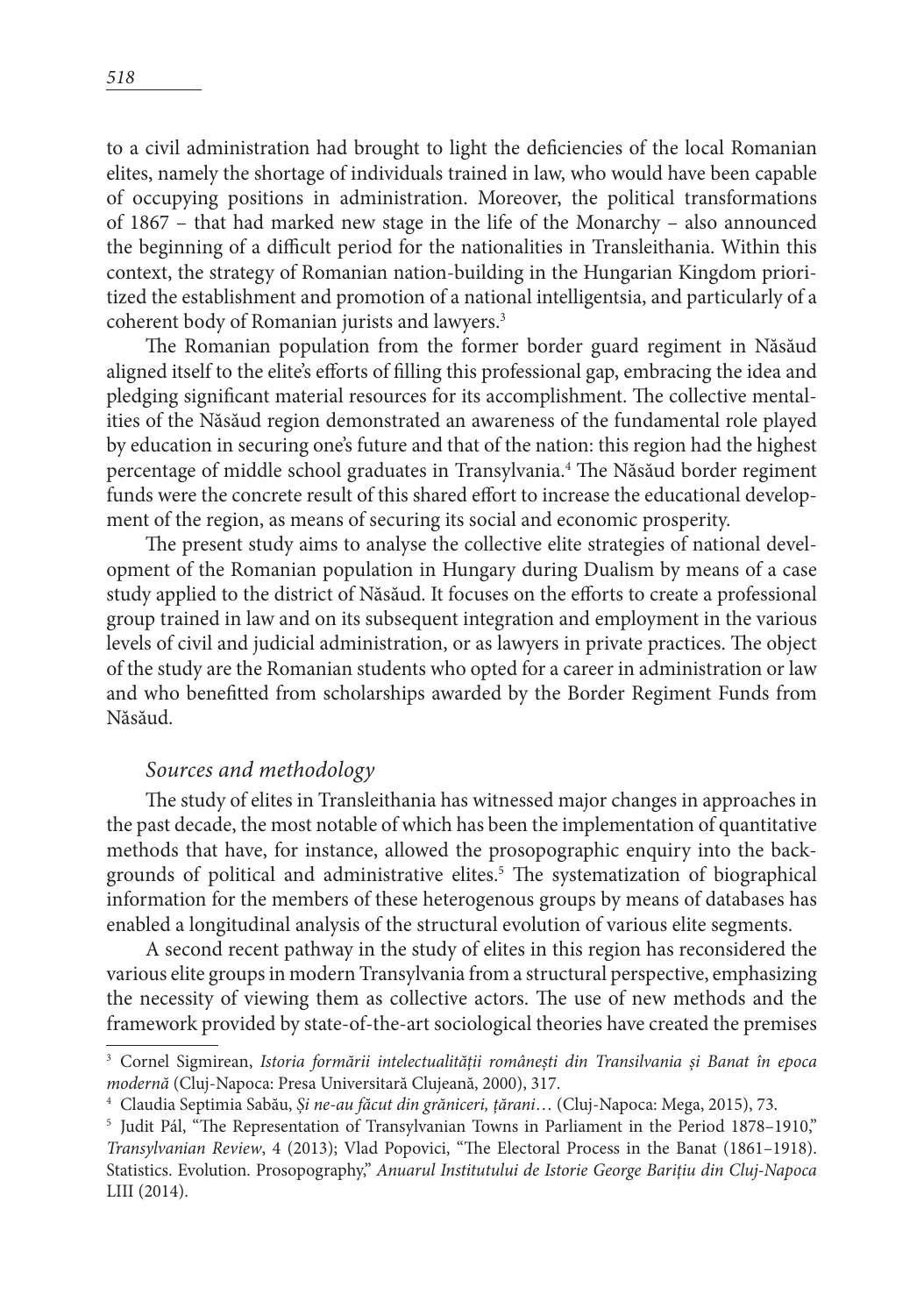for analyses that can overcome current historiographical discourses on the formation of national elites in Dualist Hungary.

The Romanian students who were awarded scholarships by foundations operating in the Kingdom of Hungary during modernity have been the object of various studies in the past two decades.6 Although praiseworthy in many respects for revitalizing the field, the most recent endeavours in this sense have remained mired in the traditional historiographic discourse, and have regarded the process of awarding scholarships for Romanian students almost exclusively through the lens of the essentially conflictual relations between the Hungarian state and the national minorities. Moreover, these studies have adopted limited perspectives, focusing on individuals with exceptional careers in the form of singular case studies. Even when patterns in the process have been identified, the influence of variables such as the geographic provenance or the social status of students on the awarding of scholarships has been dealt with only on a descriptive level, thus limiting the explanatory impact of the research undertaken. Finally, the lack of even a qualitative relational perspective in the study of a phenomenon based on the existence of ties and networks established between students, intermediary actors, and various institutions deprives these efforts of an essential dimension.

The present study fills this research gap, and builds upon extant historiographical bases in an effort to explore these issues from a different and novel perspective. It focuses on the identification of the ulterior professional pathways of students who had benefitted from scholarships as a means of evaluating the success of the policies of educational development promoted by the Romanian elites. It also aims to shed light on the strategic exercise undertaken by this heterogenous elite segment, whose purpose in ensuring financial support for aspiring Romanian students of law was to ensure its self-perpetuation in an unfavourable political context.

The present study relies on the 97 scholarship folders of law students, kept by County Department of the National Archives of Bistrița-Năsăud, preserved in the archival fund of the Năsăud Border Regiment Funds. Each folder contains varied information on each individual who applied or benefitted from a scholarship: biographical information, educational pathway (secondary and higher education), curricula and grades. It provides a glimpse into the medical, social, familial and economic difficulties encountered by beneficiaries of scholarships during their studies. It also offers relational information, detailing the institutions and law practices where these individuals undertook their compulsory traineeships after completing their studies, and including their correspondence with the secretary of the Committee charged with managing the Funds. It also contains various quantifiable information, relating to the amount of scholarships awarded. This rich archival material has made it possible to conduct a detailed analysis of the process by which a regional juridical elite was created. This information was corroborated with data extracted from the Hungarian and Austrian schematisms published during the Dualist period – *Magyarország Tiszti Czim- És* 

<sup>6</sup> László Szögi, *Studenții români din Transilvania la universitățile din Europa în secolele XVI-XX* (Târgu-Mureș: Editura Universității "Petru Maior", 2011); Sigmirean, *Istoria formării*.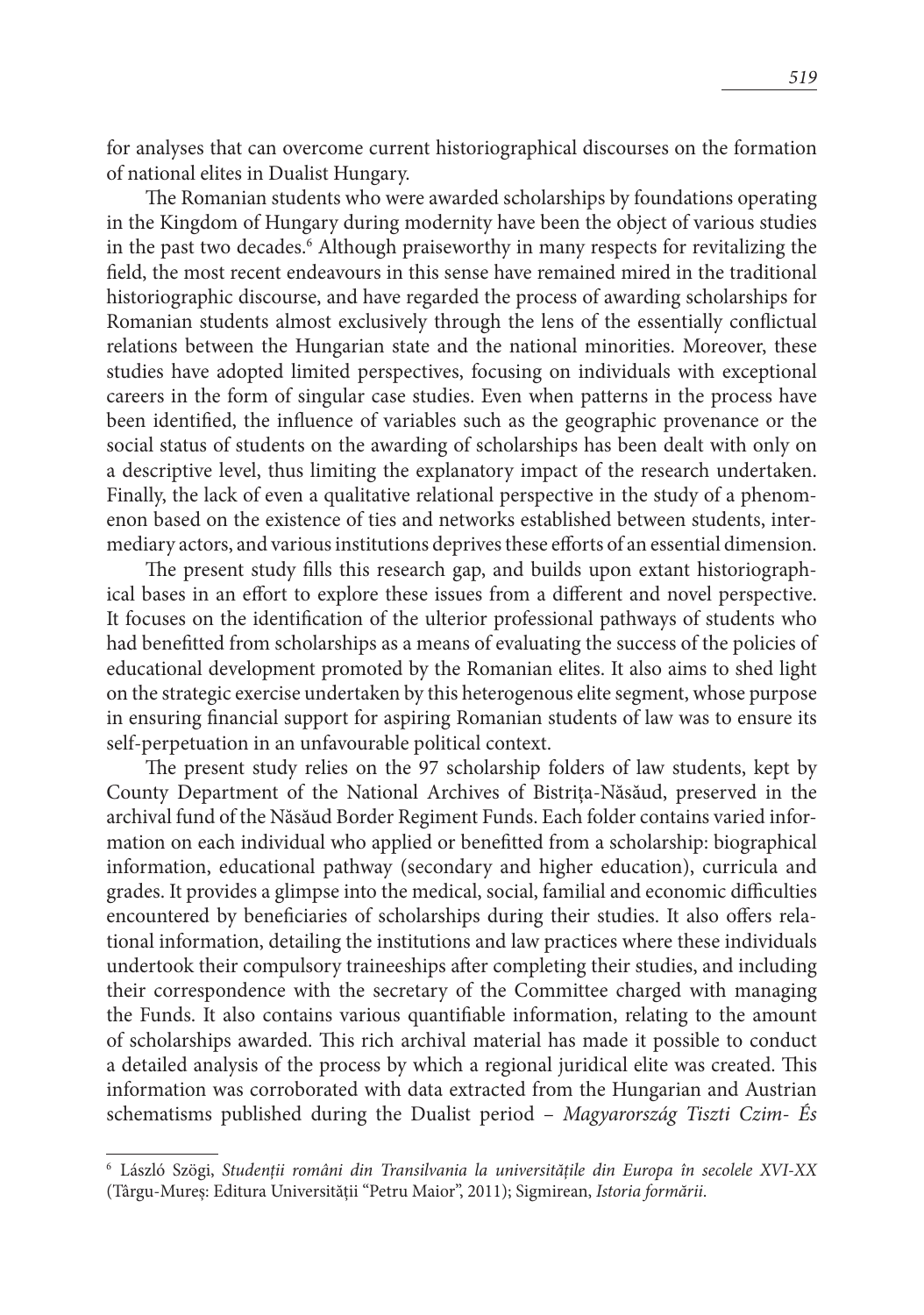*Névtára (1873–1918)* and *Hof- und Staatshandbuch der Österreichisch-Ungarischen Monarchie (1868–1918)*. These latter sources have provided insight into the extent to which former beneficiaries of scholarships were integrated into key professional fields, and could thus serve the Romanian communities that had supported them financially for the duration of their studies.

#### *The Scholarship Fund*

In 1830, during the existence of the military border regiments, a so-called "mounting fund" was created in the area, meant to cover the expenses related to the acquisition of uniforms. The sums collected stemmed from the following sources: one third of the income of the communal houses; the revenue from the leasing of the mountain "Dosul Stânișoarei" and of the mountain area in Rodna; the share paid in cash by the fiscus for the footwear that the border guards were obliged to craft themselves; the sums paid by the officers for the wood provided and transported by the border guards from their forests; the cash share paid to the border guards for the use of their uniforms during campaigns and outside the regiment district. When the regiment was dissolved, the "mounting fund" had reached the sum of 28435 florins and 38 *Kreuzer*. 7 During the assembly of the communities that had been part of the former border regiments, which took place in Năsăud on the  $13<sup>th</sup>$  of March 1851, the representatives decided that these funds would remain an indivisible "wealth community". Its revenue would be used to provide scholarships for the descendants of the former border guards, which led to it being renamed as a "scholarship fund". However, this decision could not be immediately implemented: shortly after the introduction of civil jurisdiction, the state's financial authorities confiscated both real estate and monetary resources, declaring them "erarial (state) properties". A protracted petitionary activity led by the Romanian political leaders from Năsăud would enable the funds to be used for their intended purpose beginning with 1861. To prevent any changes in the use of the funds (the scholarship fund was complemented by a central and a community-level school fund), the representatives of the communities decided in late 1861 to concentrate these resources in Năsăud. Their management would fall to an "Administering commission", the executive branch of the "Committee for the border regiment funds".8

Between 1861 and 1918, the scholarship fund in Năsăud awarded 2977 scholarships and aids for higher, secondary and trade education, amounting to a total of 434551 Austrian florins<sup>9</sup>. This was not an insignificant sum, and tallied with the total amounts offered by similar Romanian foundations operating in Dualist Hungary, such as the

<sup>7</sup> Ioan Pop, "Mișcarea petiționară din ținutul Năsăudului în perioada 1851–1861," *Marisia* X (1980): 245, 251, 268.

<sup>8</sup> Lazăr Ureche, *Fondurile grănicerești năsăudene (1851–1918)* (Cluj-Napoca: Presa Universitară Clujeană, 2001), 33–37.

<sup>9</sup> In 1892, a law was passed by which the crown was introduced in Transilvania, a currency that circulated in parallel to the florin until the end of the century, according to I.A. Pop, T. Nägler, A. Magyari, eds., *Istoria Transilvaniei*, vol. III (Cluj-Napoca: Academia Română, Centrul de Studii Transilvane, 2008), 528. After 1899, the scholarships awarded by the Năsăud fund were provided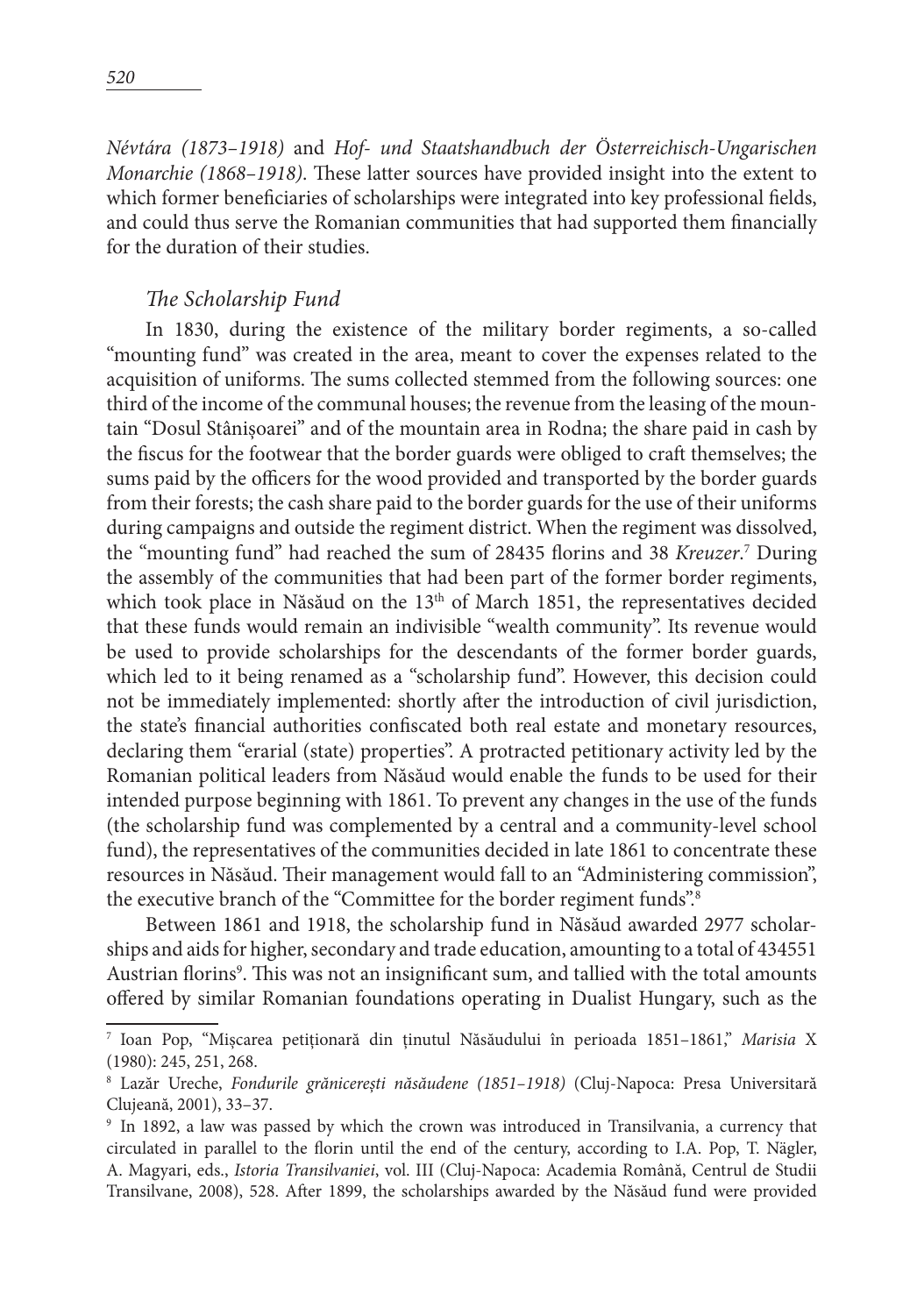"Emanuil Gojdu" foundation or the foundations administered by the Metropolitan consistorial authority in Blaj.10 These organizations shared the ideological purpose of the Năsăud fund, aiming to aid in the creation of an elite segment trained in the key fields of higher education, but differed in criteria and mechanisms of selection.

#### *Law Students: Beneficiaries of Scholarships from the Năsăud Fund*

Of the total of scholarships awarded, 1117 were destined for higher education, and of these, 322 went to individuals who pursued university studies in the fields of law and political sciences. Thus, 28.8% of the total number of scholarships for higher education were awarded to those who sought a career in the practice of law or administration. The field of law studies surpassed all other domains from this perspective: the second and third highest fields were medicine (22.1% of scholarships) and philosophy (21.8% of scholarships). While this situation corresponded to the regional specificities of higher education and to the "nation of lawyers" described by Victor Karády as typical for Dualist Hungary, $11$  it is by no means self-explanatory that minorities within the Kingdom of Hungary would guide their strategies in an identical manner. These figures suggest that the study of law was understood by the elite segment handling the administration of the scholarship fund as an integral part in developing a coherent body of civil servants, who would be able to play an instrumental role in the life of their communities.

The 322 scholarships were awarded to 90 students, for a period ranging between one and five years. According to the "Statutes for the administration of the border regiment school funds" and the "Rules for awarding of scholarships and aids", the maximum number of years for which a student could be supported financially depended on the complete duration of higher studies in law. This pathway included four years of university attendance, and, optionally, an additional year for preparing the *Rigorosum,* the examination which entitled students to enrol in a doctoral program. The value of individual scholarships varied between 200 florins – during the first decades following the establishment of the fund – and 300 florins/600 crowns towards the late nineteenth century. It reached the maximum value of 1000 crowns (or 500 florins) immediately prior to the First World War, maintaining this level during the conflagration. Not all students benefitted from a scholarship, some only receiving aids for the duration of one year: these aids were generally lower than the scholarships themselves, varying between 100 florins and 580 crowns (the equivalent of 290 florins) in the years before the outbreak of the Great War.

Law students initially received similar scholarships to those awarded for the fields of medicine, philosophy, and theology, but only half as much as students of the

in the new currency. Consequently, for greater accuracy, it may be stated that the total amount of scholarships provided reached 217897 florins and 433308 crowns.

<sup>&</sup>lt;sup>10</sup> Ureche, *Fondurile grănicerești*, 139.<br><sup>11</sup> V. Karady, "Un 'nation des jurists'. Des usages sociaux de la formation juridique dans l'Hongrie de l'ancien régime," *Actes de la recherche en sciences sociales* 86–87 (March 1991): 106–116.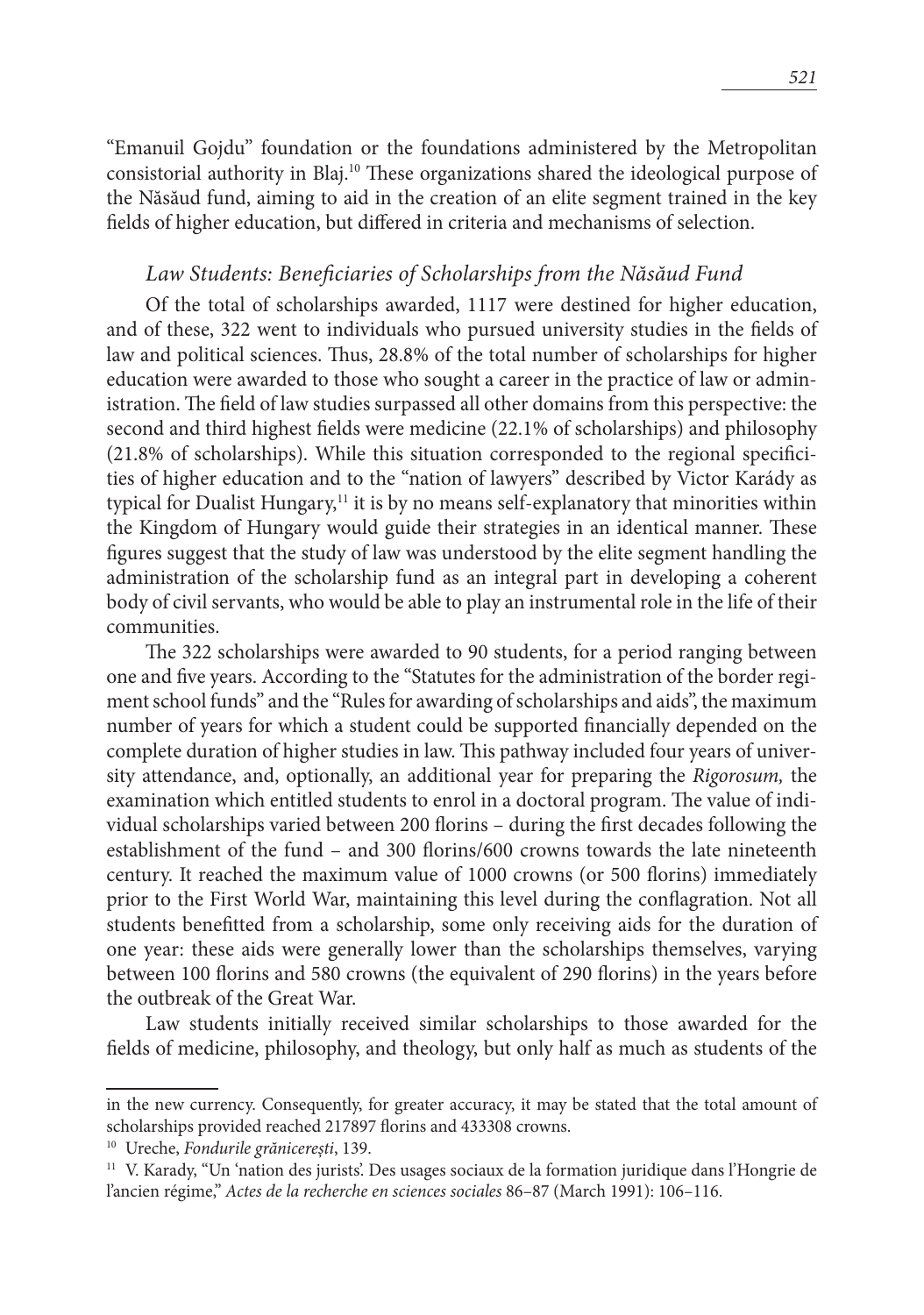commercial academy, the technical faculty, forestry and mountain studies. Despite these differences, the number of scholarships and aids awarded annually for the humanities and medicine was greater than for other fields. Gradually, the level of scholarships underwent uniformization, and a student could expect to receive the same sum regardless of the field of study. It should be noted that, beyond the trends of the time and the overarching educational strategy espoused by the national elite, individuals' option for the study of law also arose from pragmatic considerations. The study of law was regarded as easier than other fields, as even the requirements for obtaining a doctoral degree were less rigorous than in other domains. On the other hand, society's ability to absorb a great number of law graduates was much higher than for other fields.<sup>12</sup>

Despite this, law students often found themselves unable to fulfil their obligations to the financing authority, and consequently saw their scholarships temporarily suspended. According to the official notice received by the beneficiaries, they were obliged to act in accordance with the "Rules for the awarding of scholarships and aids", and therefore to provide evidence that they had enrolled in the faculty or juridical academy for which they had received the scholarship. After enrolment, students needed to provide written proof of their good moral and educational conduct, from the same institution. Periodically, beneficiaries needed to submit to the "Administrating commission" documents attesting to their educational progress (the number of hours spent for study each week, the courses attended, etc.) and to the successful passing of basic examinations. Only when these prerequisites were fulfilled would the students receive their scholarships, released in monthly rates. Moreover, keeping the scholarship in the event they decided to change fields of study depended on the timely agreement of the "Administrating commission", following a petition to be submitted within the first five months of the first year of studies. It was much more likely that the commission would accept a change in the higher educational institution initially selected in the scholarship application.<sup>13</sup>

Scholarships were granted following an evaluation of all applications by the members of the "Administrating commission". Application folders needed to be submitted before the 10<sup>th</sup> of August, and contain the following documents: an official document demonstrating the applicant's residence in one of the 45 communities on the territory of the former Border regiment of Năsăud (the communal competency); an extract from the parish or civil record of baptisms; a notarial copy of the baccalaureate examination certificate (the so-called maturity degree); a medical certificate attesting that the applicant "is both bodily and spiritually in good health"; a document detailing the material background of the applicant and his family, which also specified whether he was an orphan<sup>14</sup>. The applicant received his answer immediately after the meeting wherein the files were evaluated, which most often took place on the  $20<sup>th</sup>$  of August.

<sup>12</sup> Sigmirean, *Istoria formării*, 108.

<sup>&</sup>lt;sup>13</sup> Serviciul Județean al Arhivelor Naționale Bistrița-Năsăud (hereafter abbreviated as SJANBN), *Administrația Fondurilor Grănicerești Năsăudene*, folder 1493, f. 44–45.

<sup>14</sup> SJANBN; *Administrația Fondurilor Grănicerești Năsăudene*, folder 237, f 6–7.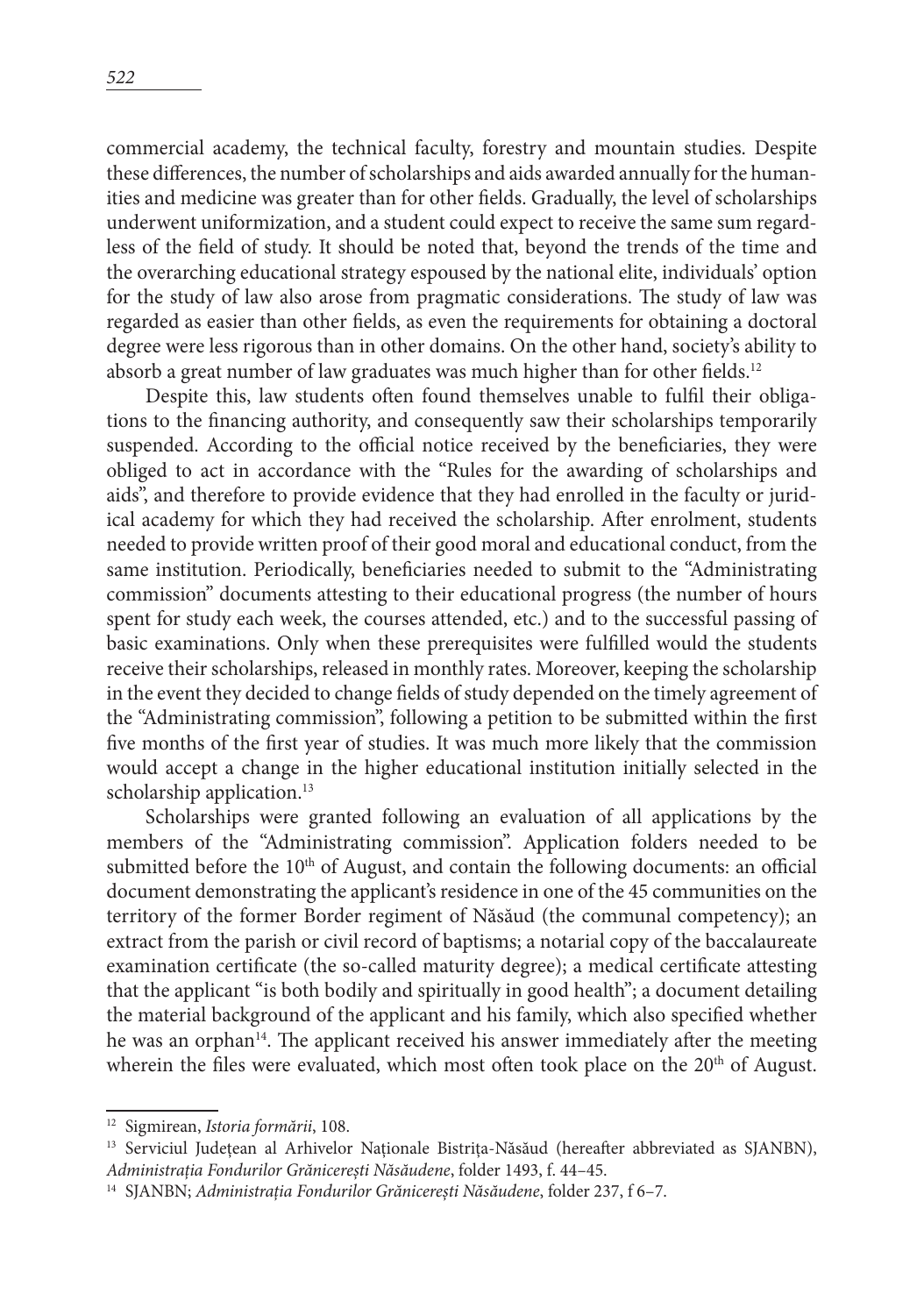However, the awarding of the scholarship also needed to obtain the approval of the Ministry for Instruction and Cults.

The first document in the folder was provided by the communal authorities, signed by the district notary and the local priest or mayor. This was essential as a means of proving the applicant's background as a descendant of the former border guards. In some cases, a common document attesting to both the applicant's descent and his material status was drafted. This was however more than a simple certificate: it could also serve as evidence of the candidate's good standing in the community, and therefore as a proxy for a letter of recommendation. Individual folders rarely contained distinct letters of recommendation, as was for instance the case for Clement Istrate's application. He had received and annexed a letter written by the representative body of the urban committee of Năsăud, which recommended that the applicant be awarded a scholarship because "he was throughout his secondary education one of the most eminent pupils, and also received his maturity degree with eminence". Moreover, the letter argued that "because this community has previously contributed and is presently contributing to the increase of the income destined for the support of education more than any other in the district of Năsăud", its applicants were more than entitled to receive a scholarship. The pathway of the future graduate of law, despite an interlude in studies taking him outside the district (or even the province), was deeply intertwined with that of his local community: "if this young man is not awarded a stipend, this community would lose in the future another intelligent man".15

The extract from the parish or civil register of baptisms offers, beyond information concerning the date and place of birth, and parents' names, a glimpse into the applicants' confessional adherence and their social-economic provenance. Corroborated with data from the document describing the moveable and immoveable estate of the applicant's family, this information allowed us to conduct a quantitative analysis of the social-professional backgrounds of the law students whose studies were financed by the Năsăud funds.

The copy of the maturity degree offers insight into the applicants' evolution in the eight years of secondary education preceding the awarding of the scholarship, as well as into their geographic mobility during this time.

The medical certificate, usually drawn up by the Emil Filipan, the physician for the district of Năsăud,<sup>16</sup> attested to the applicants' state of mental and physical health. Despite this certificate, more than half of those who were not able to fulfil their obligations towards the financing authority, as detailed in the "Rules…", motivated their breach of contract by noting that they had been ill for extended periods, and evidenced this state by providing other medical certificates. In the majority of cases, the "Administrating commission" ruled to temporarily halt the payment of the scholarship until the student could prove that he had fulfilled his duties. At this time, the entire

<sup>&</sup>lt;sup>15</sup> SJANBN, *Administrația Fondurilor Grănicerești Năsăudene*, folder 1230, f. 1.<br><sup>16</sup> Oana Habor, *Incursiuni pe tărâmul medical transilvănean (1876–1914) (Cluj-Napoca: Editura* Mega, 2015), 249.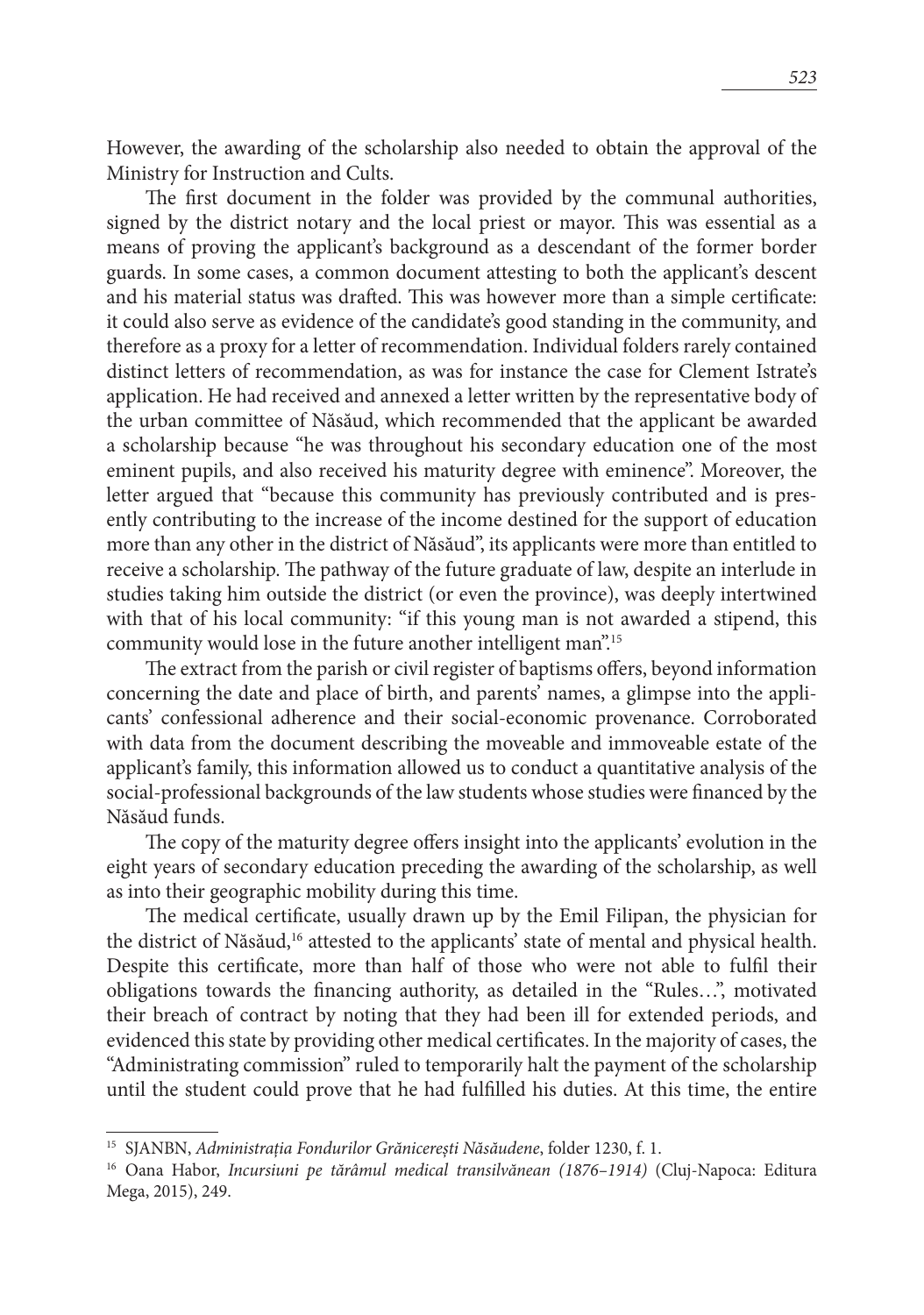amount of the scholarship would be retroactively paid out, including that owed for the period of illness. The beneficiaries were well aware of the sanctions about to be imposed on them, and fully took responsibility for it, as the letter sent to the Commission in August 1913 by Ion Nășcuțiu attests to. Nășcuțiu, a student at the University of Cluj, noted that "according to the extant laws, at the end of this year I was supposed to undertake the second fundamental examination. However, because of illness, as the medical certificate attached shows, I was forced to postpone the date of the examination until September 1913. On the basis of this, I ask [the commission] to maintain the awarded aid, on the condition that at the beginning of next year I submit the results of the abovementioned examination".<sup>17</sup>

The 90 beneficiaries of scholarships awarded by the Năsăud funds who studied law between 1861 and 1918 pursued an education at 11 law faculties and academies, 9 from the Dual Monarchy and 2 from outside its boundaries: The Faculty of Law and Political Sciences of the Royal Hungarian University in Budapest, the Faculty of Law and Political Sciences of the "Ferencz József" University in Cluj, the Reformed Academy of Law in Debrecen, the Evangelical Academy of Law in Sibiu, the Reformed Academy of Law in Kecskemét, the Evangelical Academy of Law in Prešov, the Faculty of Law of the University of Vienna, the Catholic Academic Lyceum of Law in Pécs, and the Imperial and Royal Academy of Law in Košice. Students also went beyond the boundaries of the Empire, attending school at the Faculty of Law of the "Friedrich Wilhelm" University of Berlin, and the Law Faculty of the University of Bucharest.18

The great majority of the law students financed by the Năsăud funds attended the University of Cluj, over 75.5% of these enrolling at this institution for at least a semester. More than half (51.1%) of the students who were awarded scholarships for law studied exclusively in Cluj, despite the fact that the university was only established in 1872, becoming the second in Transleithania, after its counterpart in Budapest.<sup>19</sup> One of the reasons behind this choice for Cluj might have been the centre's proximity to the students' home villages and towns, compared to other institutions, such as the one

<sup>17</sup> SJANBN, *Administrația Fondurilor Grănicerești Năsăudene*, dosar 2154, f. 16.

<sup>&</sup>lt;sup>18</sup> The information used in the analysis have been extracted from 97 personal files, some of which also pertain to applicants who were not awarded the requested stipend for the study of law. For nine of the former students of law who were awarded scholarships no files remain, so the information concerning their pathways was extracted from various other secondary sources. SJANBN, *Administrația Fondurilor Grănicerești Năsăudene*, folders 1083, 1085, 1087, 1090, 1092, 1104, 1129, 1226, 1230, 1249, 1253, 1272, 1274, 1276, 1289, 1297, 1315, 1330, 1337, 1339, 1352, 1354, 1365, 1371, 1448, 1453, 1457, 1484, 1487, 1490, 1493, 1497, 1498, 1503, 1507, 1533, 1546, 1555, 1556, 1558, 1559, 1561, 1592, 1595, 1605, 1608, 1610, 1612, 1613, 1623, 1632, 1661, 1664, 1666, 1690, 1705, 1714, 1718, 1737, 1756, 1768, 1771, 1772, 1775, 1803, 1805, 1811, 1818, 1846, 1918, 1950, 1965, 1966, 1982, 2020, 2032, 2040, 2058, 2066, 2067, 2103, 2136, 2154, 2173, 2210, 2221, 2236, 2237, 2249, 2259, 2293, 2323, 2353, 2358, 2366, 2381.

<sup>&</sup>lt;sup>19</sup> Zoltán Pálfy, "Ethno-confessional patterns of the Choice of Study Paths among Transylvanian Students of Law and Medicine (1900–1919)," in V. Karady, B.Z. Török, eds., *Cultural Dimensions of Elite Formation in Transylvania (1770–1950)* (Cluj-Napoca: Ethnocultural Diversity Resource Center, 2008), 38.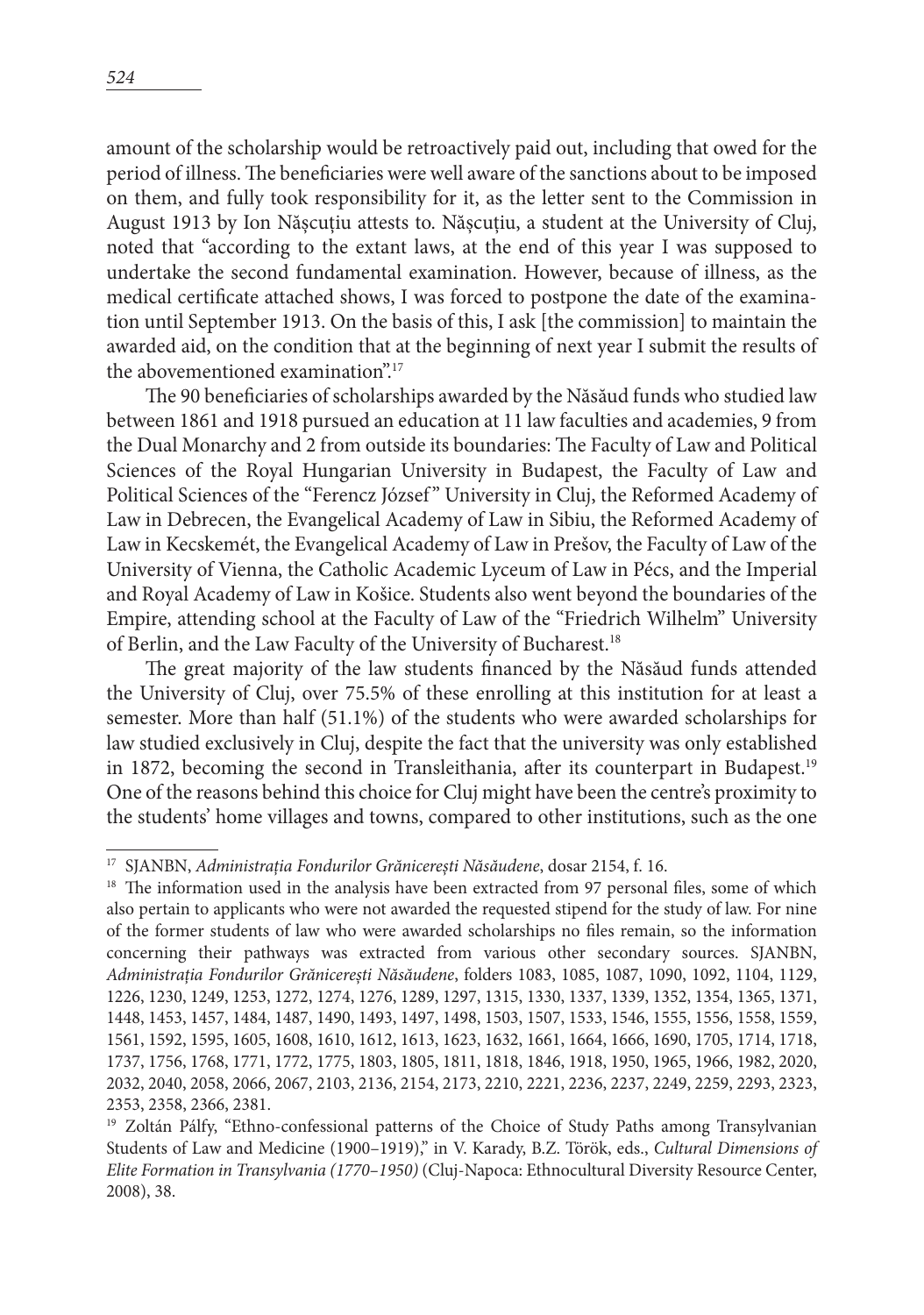in Budapest. Studying in Cluj also involved lower costs for students from the Năsăud district, as Iuliu Corneliu Oradace, one of the applicants, noted. After one year spent in Budapest, he asked the Commission to approve his transfer to the University of Cluj, arguing that "the expenses I had during the school year of 1889/1899 at the University of Pest considerably exceeded the amount of the scholarship approved, and therefore, if I were to remain in Pest, it would incur too greater expenses for my parents, which I would have no way of covering myself ".20 Moreover, although the University of Cluj was regarded as superior to the law academies, compared to the law faculty of Budapest the one in Cluj was believed to be inferior, contemporaries remarking on the easiness with which one could obtain a degree in the field in the Transylvanian city.<sup>21</sup>

A second centre in the rankings of the students from Năsăud was the Faculty of Law of the Royal Hungarian University. This was often encountered in the options of students who had completed their four-year study at law academies, and, unable to pursue further doctoral studies in these forums, opted for the faculty in the capital of Dualist Hungary.

Two of the abovementioned law academies were clearly preferred by the students from the district of Năsăud. Of those attending the reformed academy in Debrecen, two thirds also studied at another university as well. The reasons for this choice pertain not only to material considerations, but also to the quality of the education offered by Debrecen, as Simon Filipoiu's letter from 1909 shows. After having studied for the first three years in Debrecen, he had relocated to Cluj for his fourth and final year: "I live in the Petran student housing, where I am accepted for free. The housing is reserved for the young Romanian university of students of little means. […] I want to become acquainted with the educational system in Cluj, with the professors and books here, so fundamentally different than the ones from the Academy, which are completely filled with notes, and contain much, too much theory, and very little practical parts: other authors, other ideas and interpretations".<sup>22</sup> The fourth centre in the order of importance was Sibiu. The Evangelical Academy of Law was an option regularly embraced by students until the 1870s. After this period, the only student to attend this institution was Emil Verzariu, in the 1880s.23 Moreover, more than half of the students from Năsăud complemented their studies in Sibiu with those in Cluj or Vienna. The Academy of Law in Sibiu lost its attractiveness for Romanian students following the founding of the University of Cluj and the introduction of Hungarian as the language of study.<sup>24</sup>

The Law Faculty of the University of Vienna, as well as the other law academies from the Dual Monarchy were only stages in the process of educational formation undertaken by the law students awarded scholarships by the Năsăud funds. The majority of students only spent between one and three semesters at these institutions. It should also be noted that none of the students from this group opted for the Law

<sup>20</sup> SJANBN, *Administrația Fondurilor Grănicerești Năsăudene*, folder 1690, f. 43.

<sup>21</sup> Sigmirean, *Istoria formării*, 109.

<sup>22</sup> SJANBN, *Administrația Fondurilor Grănicerești Năsăudene*, folder 1918, f. 23–26.

<sup>23</sup> SJANBN, *Administrația Fondurilor Grănicerești Năsăudene*, folder 1289, f. 24.

<sup>24</sup> Sigmirean, *Istoria formării*, 133–134.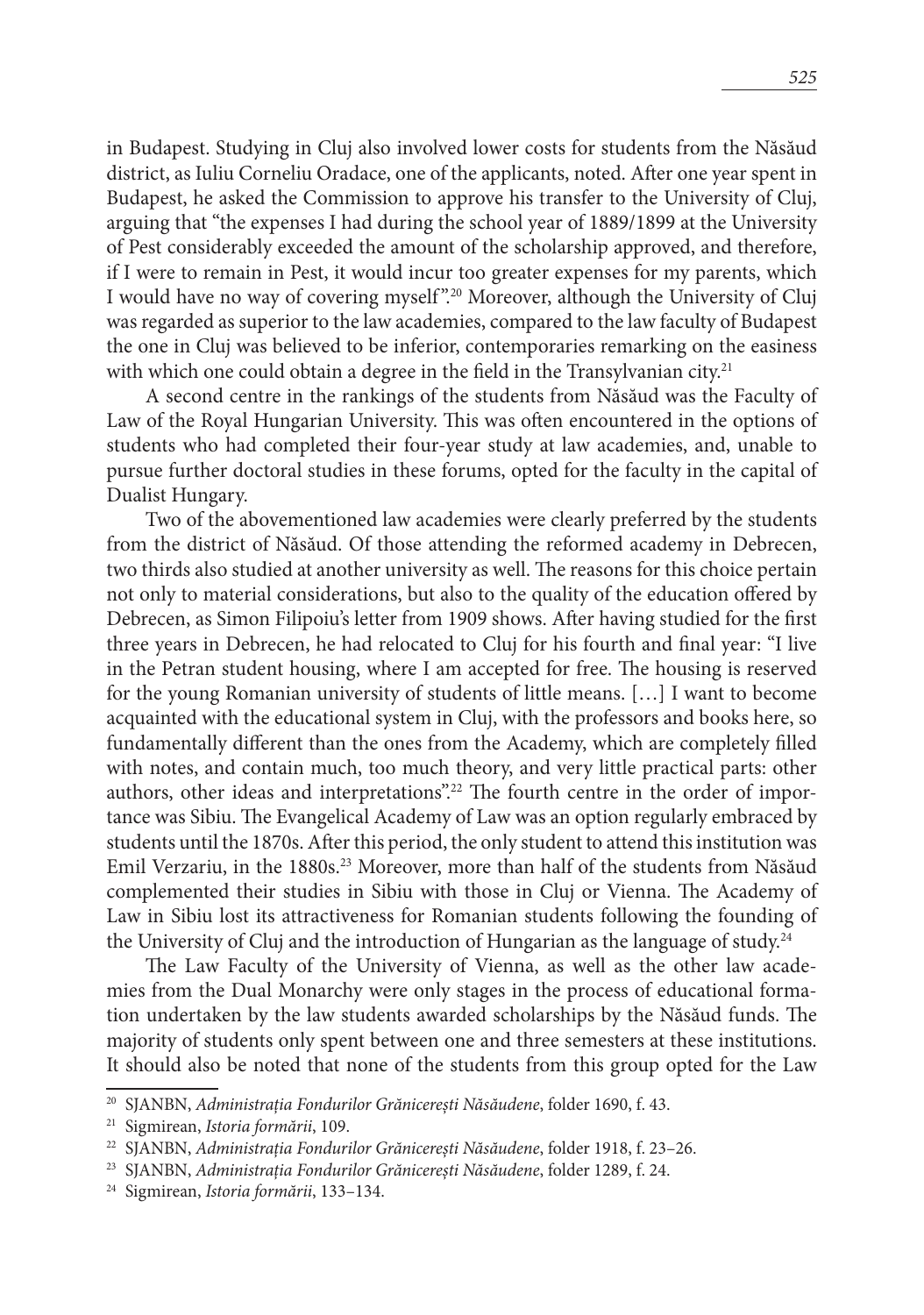Academy of Oradea, a fact which is impossible to explain on the basis of the present data. As far as the institutions outside the boundaries of the Empire were concerned, the cases of Ioan Pop and Matei Pop, who also pursued studies at the "Friedrich Wilhelm" University of Berlin, were rather exceptional, and confirmed the reservations shared by the great majority of students from Năsăud regarding the idea of studying in other European states. In the same exceptional category are the two students – Nicolae Onoaie și Viorel Grivase – who benefitted from scholarships to pursue the study of law in Bucharest. Their choice most likely also owed to the international context at the time when they began their studies – the university year 1918/1919 –, only a few months before Transylvania was united to the Kingdom of Romania.



Fig 1. The institutions of higher education attended by the law students, whose studies were financed by the Năsăud Border Regiment Funds

The study of law did not come as a natural first choice for all of the 90 scholarship beneficiaries in this group. For 15.6% a career in the field of law was a compromise, as they had originally manifested their inclination towards other fields such as medicine, theology, veterinary medicine, forestry and mountaineering, or humanities and technical sciences. Despite this, 64% of the individuals in this category would complete at least four years of law studies, and 57% of them would also pass the *Rigurosum* in order to enrol in doctoral studies. Owing to various reasons, on which we can only speculate, individuals grew into the idea of pursuing a career in the field of law, despite initially having chosen a completely different domain of study.

While for some the compromise of studying law was a personal choice taken after the first semester of studies in another field, for others this choice left no room for personal considerations: they had either failed to enter the university and field of first choice, or the commission had conditioned the awarding of the scholarship to pursuing studies in the field of law, even if it was not their preferred option. Octavian Utalea for instance asked the Commission in a letter dated August  $4<sup>th</sup>$  1889 to "show fatherly mercy" and consider him for a scholarship for the study of philosophy at the University of Cluj. On the 25<sup>th</sup> of September 1889, after having been awarded the scholarship, he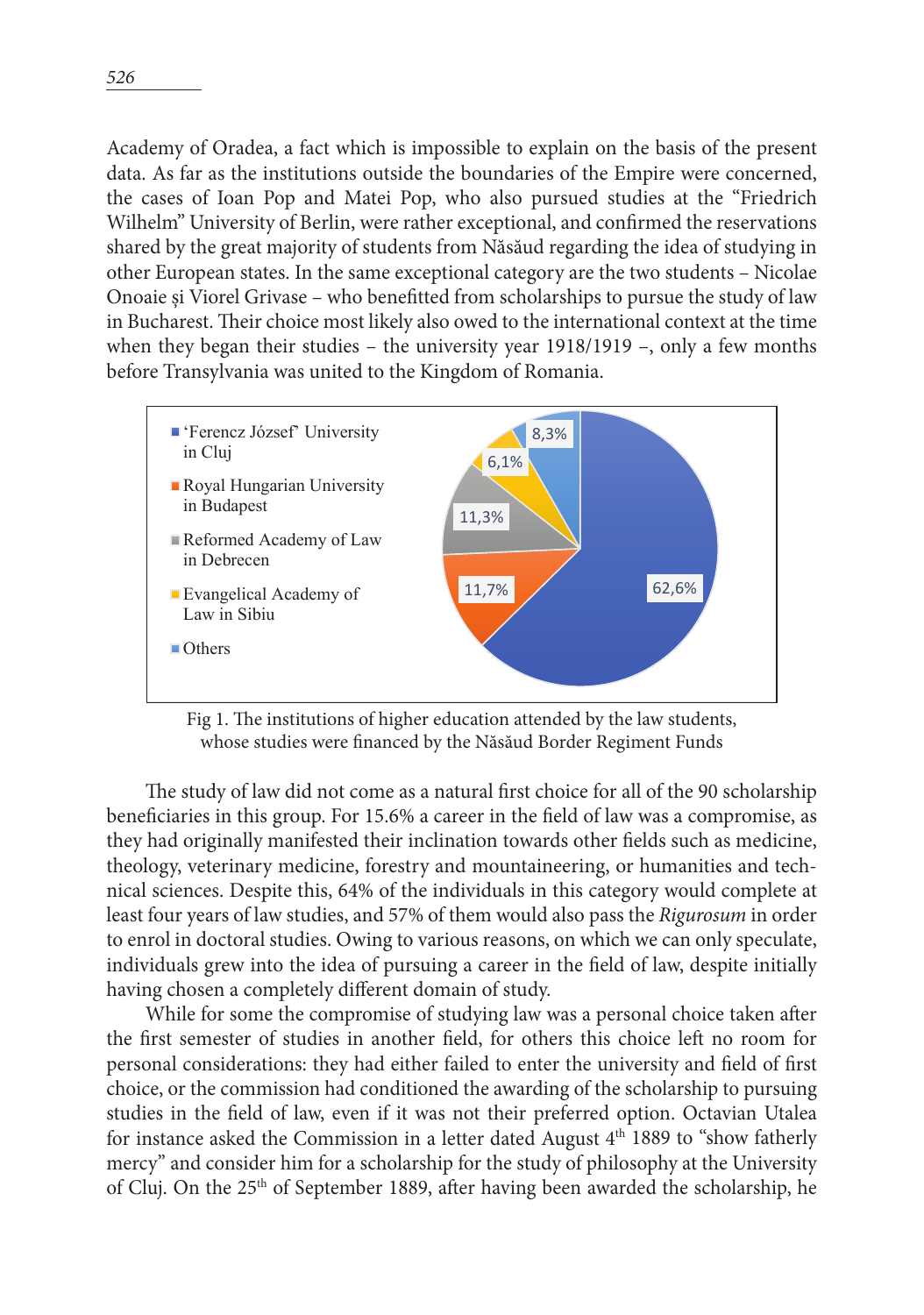asked to be allowed to 'try a bit' of the funds for the study of law at the same university, where he was already enrolled as a student. Utalea gives no information referring to the reasons behind this choice, and the commission approves it, while noting that if he "were to transfer to yet another faculty, the stipend will be halted for perpetuity". Possibly owing to this as well, Octavian Utalea completed his education in law in Cluj, and shortly after, also underwent the *Rigurosum* in order to obtain the title of doctor in the same field.25 A similar case was that of his colleague Simion Pop, who in the same year, asked the committee to finance his studies at the university of Budapest, where he would have liked to become familiar with "cattle medicine". Meeting with a refusal from the financing authority, he gave up the plans to study veterinary medicine and enrolled in the Faculty of Law in Cluj. In 1890, he again petitioned for a stipend "in order to continue a career in law", attaching a copy of his grades for the school year of 1899/1900. He was awarded a scholarship which he managed to keep for four years, including the period dedicated to preparing for the examination prior to the obtaining of a doctoral title.26 Also among those who had initially opted for veterinary medicine was Victor Drăgan. While in the previous two cases – of Octavian Utalea and Simion Pop – the decision to study law was made at the beginning of the first year of studies, Drăgan changed his mind at the end of his first semester. In his initial scholarship file, dated  $9<sup>th</sup>$ August 1912, law did not figure among the two options expressed, as he had opted for either "veterinary medicine, or maybe a commercial academy". The aid offered by the Commission, valued at 580 crowns, proved to be insufficient for studies in veterinary medicine, which led to his request on the  $23<sup>rd</sup>$  of January 1913 to transfer to the faculty of law during the second semester. His arguments, relating to the "financial means which do not allow me to further pursue my studies at the superior veterinary school", had apparently convinced the members of the Commission to approve his transfer. Despite this approval, after only a semester he would also give up on a career in law, and again petition for a scholarship in agricultural sciences in Bucharest after the end of the War.<sup>27</sup>

In the category of those who had opted for law following the decision of the Commission was Clement Istrate. On August  $10<sup>th</sup> 1875$ , he wrote to the Commission expressing his preferences in a succinct manner: "in the first place, I would ask for a stipend for technical studies, but outside our homeland [Dualist Hungary], and if not, then for forestry studies, and in the third place, for the study of law […] I am able to embrace any career, but I would still however rejoice if I were approved a stipend to study technology at any university beyond our homeland, as I have an inclination towards this field." Despite the clearly-expressed options, the response of the Commission conditioned the awarding of a scholarship to the pursuit of law studies. Considering the high costs associated with his preferred field of study, Clement Istrate saw himself compelled to accept the Commission's decision and pursue a career in  $law.<sup>28</sup>$ 

<sup>25</sup> SJANBN, *Administrația Fondurilor Grănicerești Năsăudene*, folder 1457, f. 1, 8–9.

<sup>26</sup> SJANBN, *Administrația Fondurilor Grănicerești Năsăudene*, folder 1453, f. 1, 6, 14, 64–66.

<sup>27</sup> SJANBN, *Administrația Fondurilor Grănicerești Năsăudene*, folder 2136, f. 1, 11, 43.

<sup>28</sup> SJANBN, *Administrația Fondurilor Grănicerești Năsăudene*, folder 1230, f. 4–5.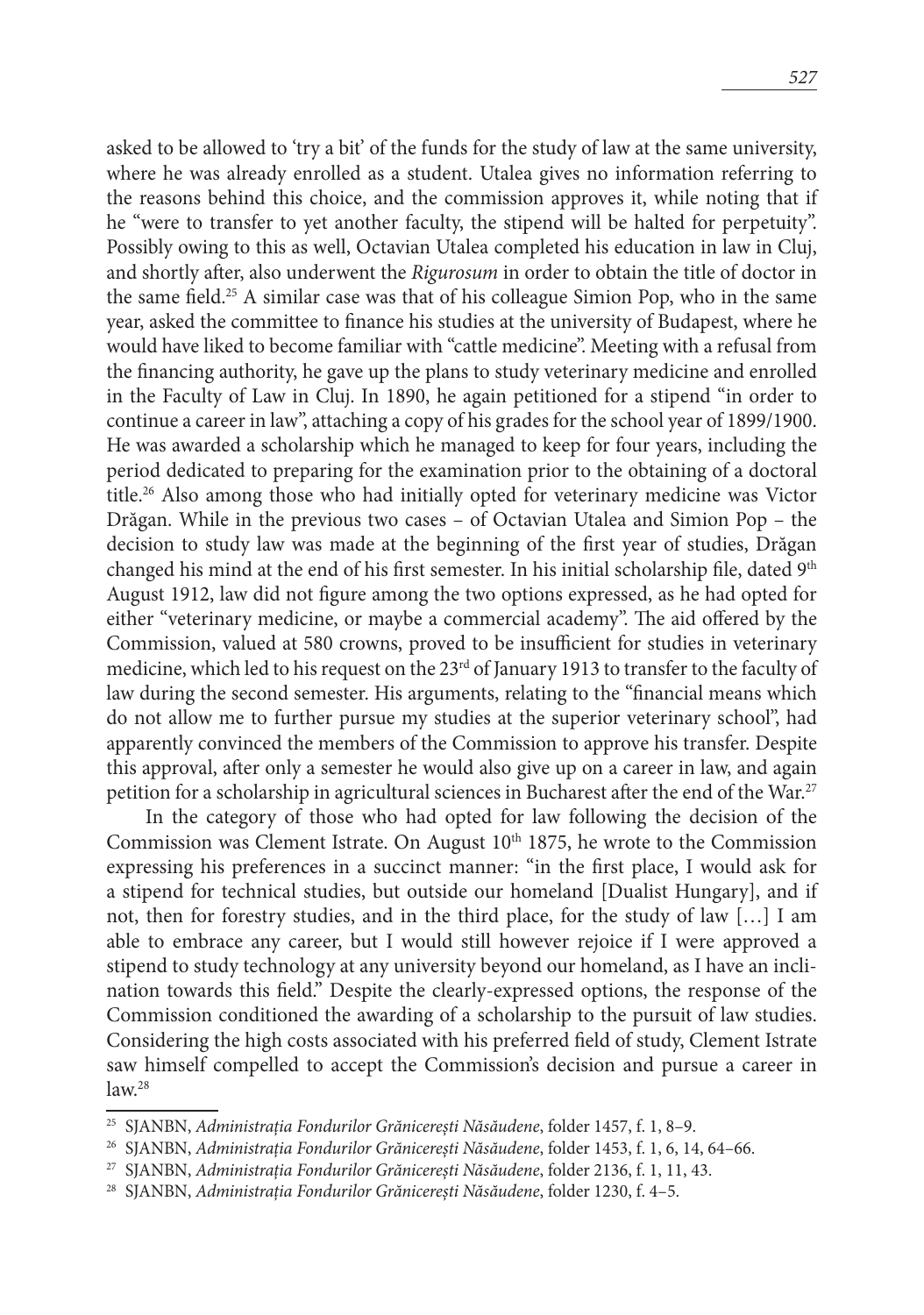The costs associated with university studies in various fields were decisive in determining the choices of the applicants. Both the chosen field, and the city where the aspiring students wished to pursue an education in were directly influenced by their social background and the status of their families. According to the testimonies of many scholarship beneficiaries, this source of funding was not enough to completely cover the costs incurred by the student during the school year. A great part of the money received were used to secure lodgings – although many benefited from accommodation in student housing for those of little means – and daily consumption. Another part of the scholarship would be used to procure manuals and handbooks, while the preparation for the *Rigurosum* also involved high costs, as Andrei Mureșan noted in 1913: "… at the university of Budapest the fees for the *Rigurosum* have doubled, from 50 to 100  $cr[owns]...$  everything is collected with great expense".<sup>29</sup> Under these circumstances, the social provenance of scholarship beneficiaries was a decisive factor in the analysis of the process of the formation of the juridical elite from Năsăud. In a significant part of the applications, the document detailing the financial situation of the candidates' families noted that they did not possess either moveable or immoveable assets, sometimes specifying that they were "one of the poorest graduates of this year", living "in a dreadful state, without even the smallest moveable or immoveable wealth".30 This situation was also caused by the fact that, while more than one third of the beneficiaries stemmed from peasant families (*economi*)<sup>31</sup>, almost 60% were sons of teachers, professors, priests, or small clerks, whose wages were insufficient to support their offspring at studies outside their district of origin. Although the study focuses on a region that had been militarized for more than 90 years, it may appear as surprising that only a very small percentage of scholarship beneficiaries stemmed from families with a military tradition. A similarly low percentage were themselves sons of lawyers (Fig. 2).



Fig. 2 The social-professional background of the fathers of law students who had received scholarships from the Năsăud Border Regiment Funds

<sup>29</sup> SJANBN, *Administrația Fondurilor Grănicerești Năsăudene*, folder 2103, f. 35.

<sup>30</sup> SJANBN, *Administrația Fondurilor Grănicerești Năsăudene*, folder 1249, f. 1; folder 1632, f. 3.

<sup>31</sup> On the basis of archival documents and secondary literature, we have identified the father's profession for 70% of the scholarship beneficiaries.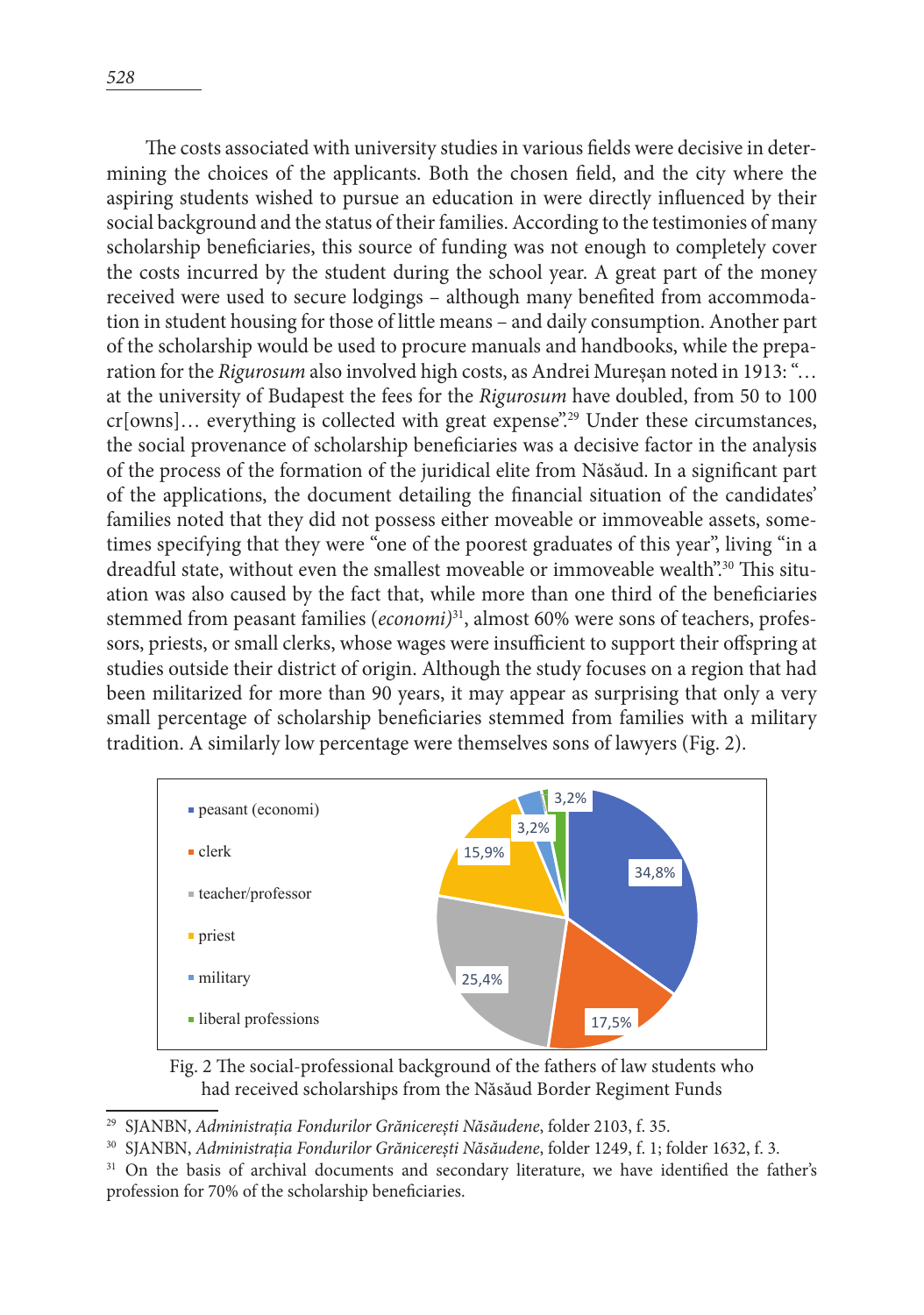Some students were part of extended families, where several siblings pursued secondary or higher education roughly around the same time. Their applications offer a glimpse into the hardships encountered by parents who wished to offer their offspring an extensive education. In his letter addressed to the Commission, the priest Leon Vertic from Mocod expresses precisely such hardships: after considerable financial efforts to support his sons during their secondary studies at the gymnasiums of Blaj and Năsăud, he was rendered utterly disappointed and helpless by his inability to further finance his eldest son's higher education. As Vertic wrote, "the difficulties I have faced during these twelve years in which I have struggled to keep in school these two sons of mine, will only be understood by those who have to keep two in Blaj at present times. […] Moreover, having been punished by Providence with the insufferable yoke of keeping my first born son Ioan, sick for the past 20 years, with a wandering mind. […] All these difficulties have now brought me to a state in which I am unable to fulfil my fatherly duty, and to utter despair, seeing myself incapable of further maintaining [at university] my son Gavrilă, even after all throughout his studies he has pleased not only his educators with his eminent progress, but everyone who has had the fortune of knowing him".<sup>32</sup> The precariousness of material circumstances was even more visible in the case of students who had been orphaned of one or both parents, who amounted to over 25% of the total of scholarship beneficiaries. The most dramatic cases in terms of financial resources were those of students whose fathers had perished. Widowed mothers, regardless of setting, would have encountered significantly more difficulties in ensuring the livelihood of their families, especially if they owned only small plots of land. For instance, Vasile Pahone widowed mother, Paraschiva Pahone from Borgo-Russ "only possessed very few immoveable assets, which are barely enough to support her family, and in order to support her son's graduation she had to borrow money from the local credit enterprise, and therefore her little property is now burdened to the amount of 300 fl". The widow's efforts were successful in 1895, when Vasile Pahone managed, with the help of the scholarship fund, to pass his examination for the title of doctor in law.33 Four years later, he was already a member of the chamber of lawyers in Bistrita.<sup>34</sup>

At least 36% of the scholarship beneficiaries who studied law shared Vasile Pahone's successful integration into their field, after graduating. Successful law graduates who had benefitted from scholarships awarded by the Năsăud fund were later on employed in the county administration or judicial system, or worked as lawyers in private practices. If the sample is reduced to those who had benefitted from a scholarship for more than two semesters, then the share of those who were active in the practice of law (including in civil service) rises to 46.5%. The success rate of the Năsăud project increases to 48.5% if we consider that the students who began to

<sup>32</sup> SJANBN, *Administrația Fondurilor Grănicerești Năsăudene*, folder 1085, f. 1–2.

<sup>33</sup> SJANBN, *Administrația Fondurilor Grănicerești Năsăudene*, folder 1448, f. 7, 52.

<sup>34</sup> *Hof- und Staats-Handnuch der Österreichisch-Ungarischen Monarchie für 1899* (Wien: Druck und Verlag der K. K. Hof- und Staatsdruckerei, 1899), 912.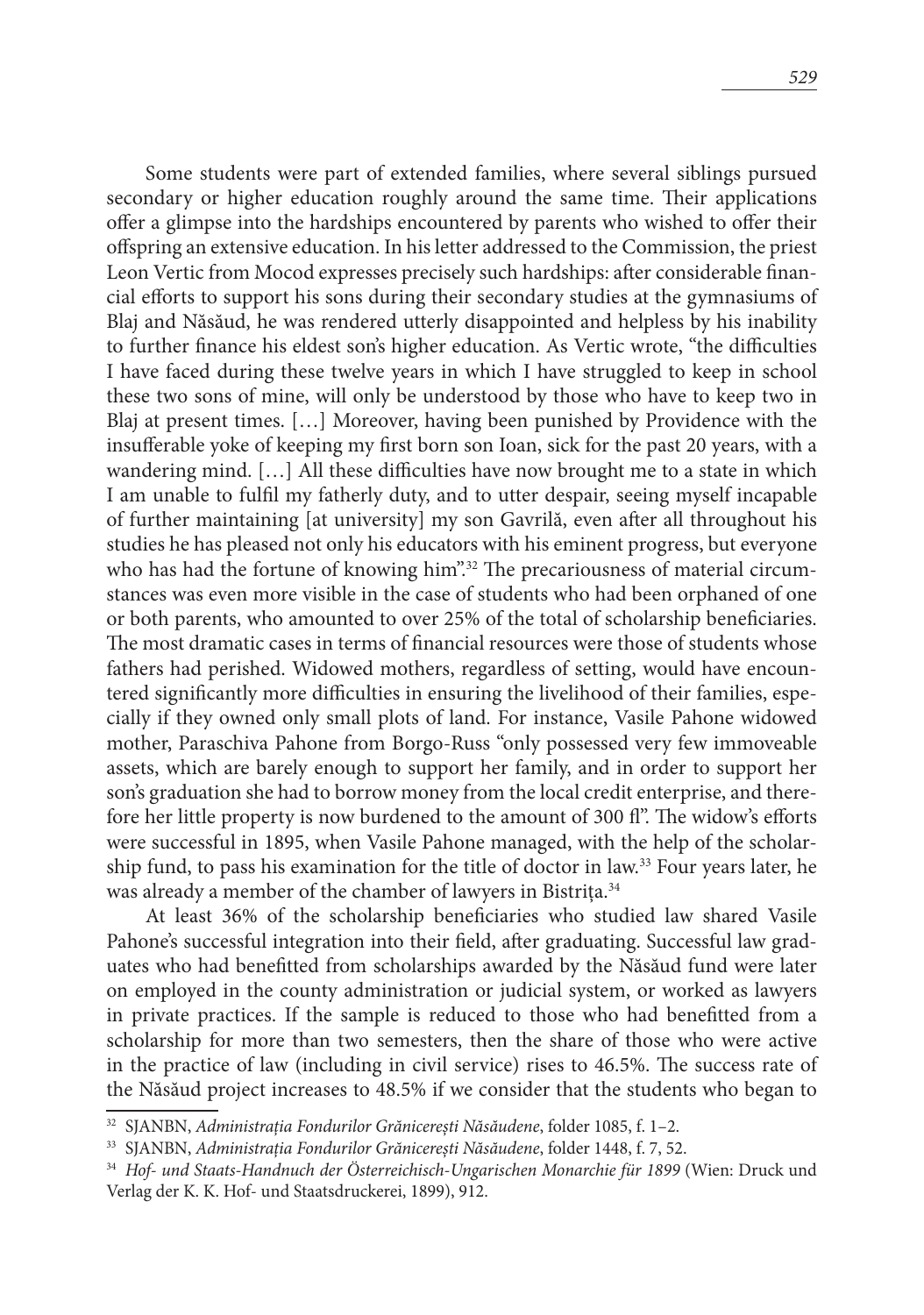attend university in 1914 completed their studies at the earliest in 1918, and therefore their professional evolution was impossible to track on the basis of the Austrian or Hungarian schematisms for the Dualist period.

A significant part of the individuals whose careers we are able to track activated exclusively as lawyers – 45.4% –, while another 9.1% initially went into the county-level administration of Bistrița-Năsăud, and only afterwards appeared as members of the chamber of lawyers. A great majority of individuals in this broader category appeared on the lists of the Târgu Mureș Bar (chamber of lawyers), and were employed in lawyerly practices in Bistrița, Năsăud or Rodna. The only exception was Octavian Pavelea, who opened up his own practice in 1907 in Beclean, within the Bar of Cluj.<sup>35</sup>

Another important segment of graduates found employment in the civil service in the district of Năsăud, and, after the administrative re-organization that united it with Bistrița in 1876, in this new administrative unit's corps of civil servants. 36.4% of the law graduates supported by the Năsăud funds worked exclusively in the county-level administration, and 9.1% – mentioned previously – would give up their positions in this system to become self-standing lawyers.

Among the scholarship beneficiaries who served in the county-level administration Leon Scridon stands out. Born in 1863 in Feldru, to the peasant family of Teodor Scridon, he completed his secondary education at the gymnasium in Năsăud in 1883, obtaining a certificate of maturity from this institution. In the same year he applied to the "Administrating commission" of the Năsăud funds, requesting that he be awarded a scholarship, "for the purpose of perfecting myself for the juridical career, and to be able to study at the University of Cluj." His scholarship was approved by the Commission, and would be re-approved for the entirety of his studies, including the preparatory examination for obtaining the title of doctor in law, which he successfully passed in 1889.<sup>36</sup> Beginning with 1889, he appears in the administrative structures of Bistrița-Năsăud, first as a trainee/*közig. gyakornok* in the district of Livezile.<sup>37</sup> After only one year, he was appointed constable/szolgabiró in the district of Viișoara,<sup>38</sup> and starting from 1892 he held the same office in the district of Rodna.<sup>39</sup> In 1893 he advanced to the level of vice-notary/*aljegyző* of the Bistrița-Năsăud county<sup>40</sup>, a position he would hold for almost 15 years. In 1906 he was named first-notary/*főjegyző* of the county<sup>41</sup>, and would remain in this office until 1918. This final appointment made Scridon the third most important figure in the hierarchy of the Bistrița-Năsăud county, after the lord lieutenant and county commissioner, and the most successful individual to have been supported by the Năsăud funds during his law studies. His career in the civil service did

<sup>35</sup> *Tiszti Czim- és Névtára 1907* (Budapest: Pesti Könyvnyomda-Részvény-Társaság, 1907), 448. 36 SJANBN, *Administrația Fondurilor Grănicerești Năsăudene*, folder 1354, f. 1–44.

<sup>37</sup> *Tiszti Czim- és Névtára 1889* (Budapest: Pesti Könyvnyomda-Részvény-Társaság, 1888), 116.

<sup>&</sup>lt;sup>38</sup> *Tiszti Czim- és Névtára 1890* (Budapest: Pesti Könyvnyomda-Részvény-Társaság, 1890), 79.<br><sup>39</sup> *Tiszti Czim- és Névtára 1892* (Budapest: Pesti Könyvnyomda-Részvény-Társaság, 1892), 83.

<sup>40</sup> *Tiszti Czim- és Névtára 1893* (Budapest: Pesti Könyvnyomda-Részvény-Társaság, 1893), 82.

<sup>41</sup> *Tiszti Czim- és Névtára 1907* (Budapest: Pesti Könyvnyomda-Részvény-Társaság, 1907), 83.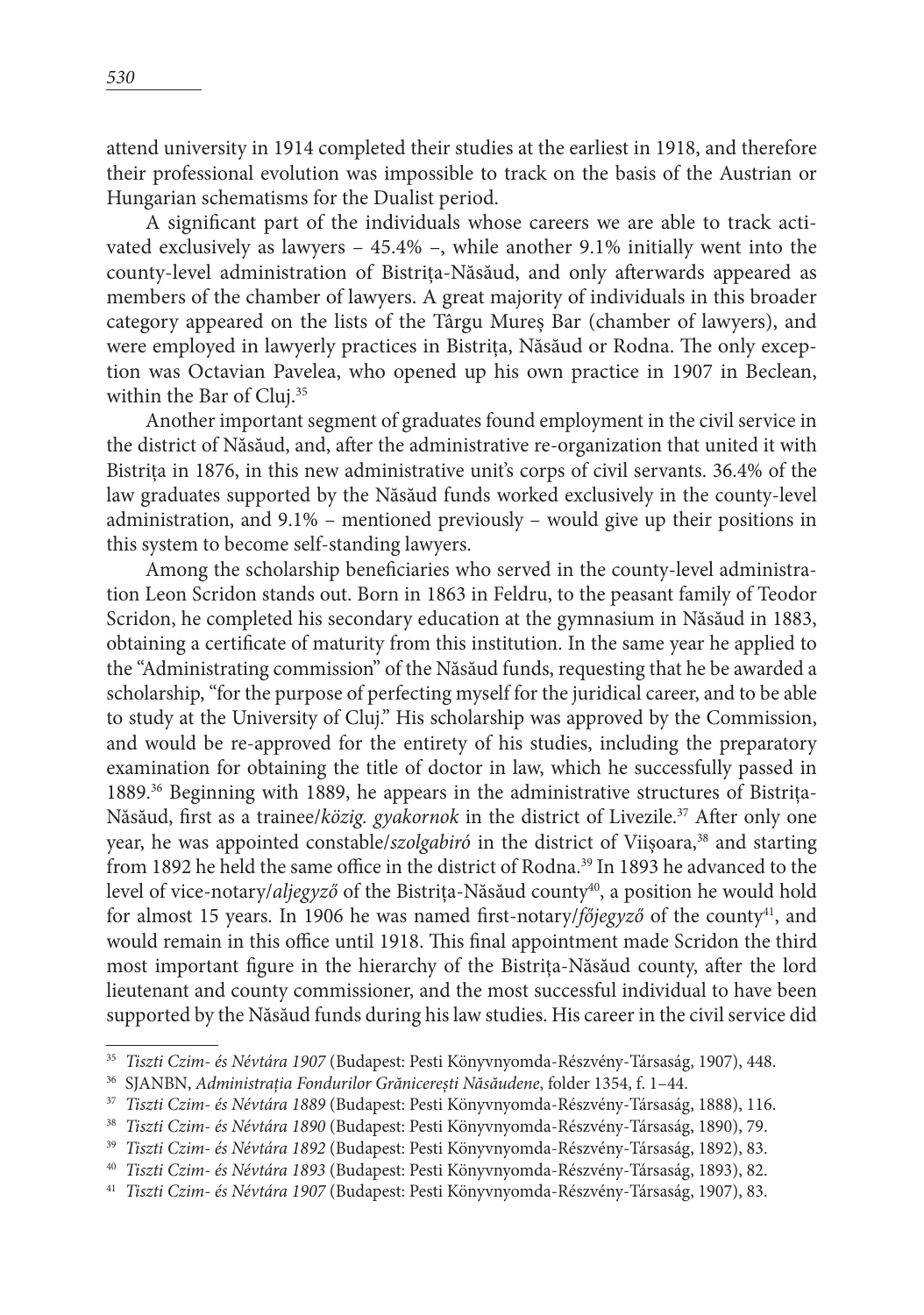not prevent him from also acting as member of the "Administrating commission" of the Năsăud border regiment funds between 1896 and 1923.42

A very limited percentage – only 6.1% – of the scholarship beneficiaries managed to pursue a career in the juridical system. Ariton Mărcuș reached the highest office in this category, being appointed district judge/*járásbiró* in Năsăud in 1873.43 Another singular case was Nestor Șimon, who, after completing his juridical studies, dedicated his entire energy to helping the institution that had supported his endeavours, working as a secretary of the Năsăud border regiment funds from 1889 until his retirement.<sup>44</sup>



Fig. 3 The distribution of law graduates supported by the Năsăud border regiment funds according to field of activity after graduation

# *Concluding remarks*

The Năsăud project, which aimed to enable the creation of a local elite with higher studies in various professional domains deemed essential to the development of the Romanian nation in Transylvania, should be regarded as part of a broader endeavor in this sense, publicly assumed by both members of the intelligentsia and the Romanian population in Hungary. The priorities evidenced by this project can be taken as a proxy for the strategies employed by the heterogenous elite segment that had helped to bring it to fruition. Initially, the Năsăud funds prioritized within their funding choices those students who aimed to pursue studies in the humanities, as a means of supporting the nascent Romanian body of professors to be employed at the Romanian Gymnasium of Năsăud, established in 1864. Gradually, and in sync with the overarching tendencies in the Kingdom of Hungary, the field of law studies became a prioritary concern. Helping to create a legal elite, whose presence in the civil service and whose experience

<sup>42</sup> Adrian Onofreiu, "La cumpăna veacurilor și a vremurilor. Leon Scridon sen. în apărarea averilor și a liceului grăniceresc din Năsăud," *Arhiva Someșană* XIV (2015): 67–68.

<sup>43</sup> *Tiszti Czim- és Névtára 1873* (Budapest: Nyomatott az Athenaeum Nyomdájában, 1874), 255.

<sup>44</sup> Mircea Gelu Buta, Ioan Bolovan, Adrian Onofreiu, *Nestor Șimon. Restituiri* (Cluj-Napoca: Academia Română, Centru de Studii Transilvane, 2012), 19–20.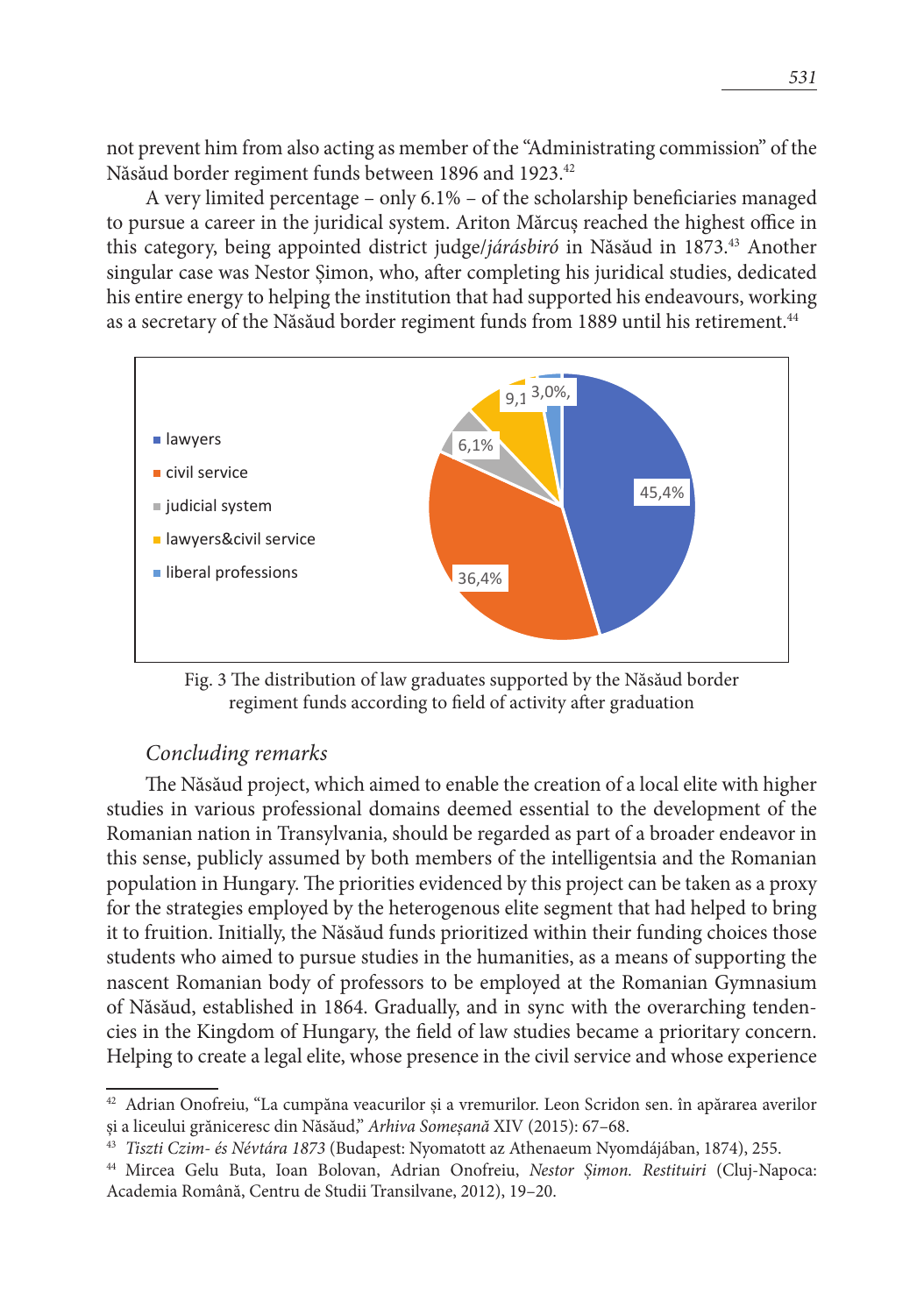in dealing with the complicated Hungarian legal system was increasingly regarded as a means of giving a voice to the silent national minorities in the dual state, was paramount. Lawyers, notaries, and various clerks who had been supported by the Năsăud funds were at least tacitly expected to keep in mind their ethnical background and the efforts their home communities when handling these communities' affairs as the state's representatives. This was all the more important in the context of the magyarization policies enacted by the Budapest governments during the late nineteenth and early twentieth centuries. The fact that almost half of the long-term law graduates supported by the project in Năsăud managed to gain employment in their field of study indicates the success of the policies promoted by the Romanian elite.

The mechanisms and criteria employed in the selection of the scholarship beneficiaries also corresponded to this broad goal of educational and social-economic development. A scholarship could function as a motor for ascendant social mobility in the familial and individual context, allowing those less fortunate to achieve an educational and occupational level that would not have been imaginable without this considerable material support. Beyond this purely material aspect, the decisions of the Commission charged with awarding scholarships were guided by pragmatic considerations: candidates who were deemed to have good chances of successfully completing their studies, regardless of their background, were a priority in terms of funding. The Commission did not apparently discriminate on the basis of confessional adherence: although the majority of scholarship beneficiaries belonged to Greek-Catholicism, this reflected the confessional differentiation in the Năsăud county, where, with the exception of the villages situated on the Bârgău Valley, the great majority of Romanian inhabitants had converted to Greek-Catholicism during the existence of the border regiments.

Finally, the results of the present research suggest further directions of enquiry. The existence of collective elite strategies of nation-building in the Kingdom of Hungary, as in other modern composite states, is already an undisputable thesis. While the goals of such strategies have been extensively dealt with in the extant scholarship, the concrete means by which they were enacted, outside the discursive clashes between the national movements and the state and the active petitioning activity championed by nationally-inclined leaders, have not been appropriately discussed. By attempting to delimit, identify, and quantify one such project and the way in which it was implemented, we have shown the extent to which the efforts of the Romanian intelligentsia and of the Romanian communities in the former border regiment area contributed to the fashioning of a coherent body of individuals trained in law, a regional elite capable of serving the interests of its promoters and further advancing the agenda of the broader Romanian elite groups.